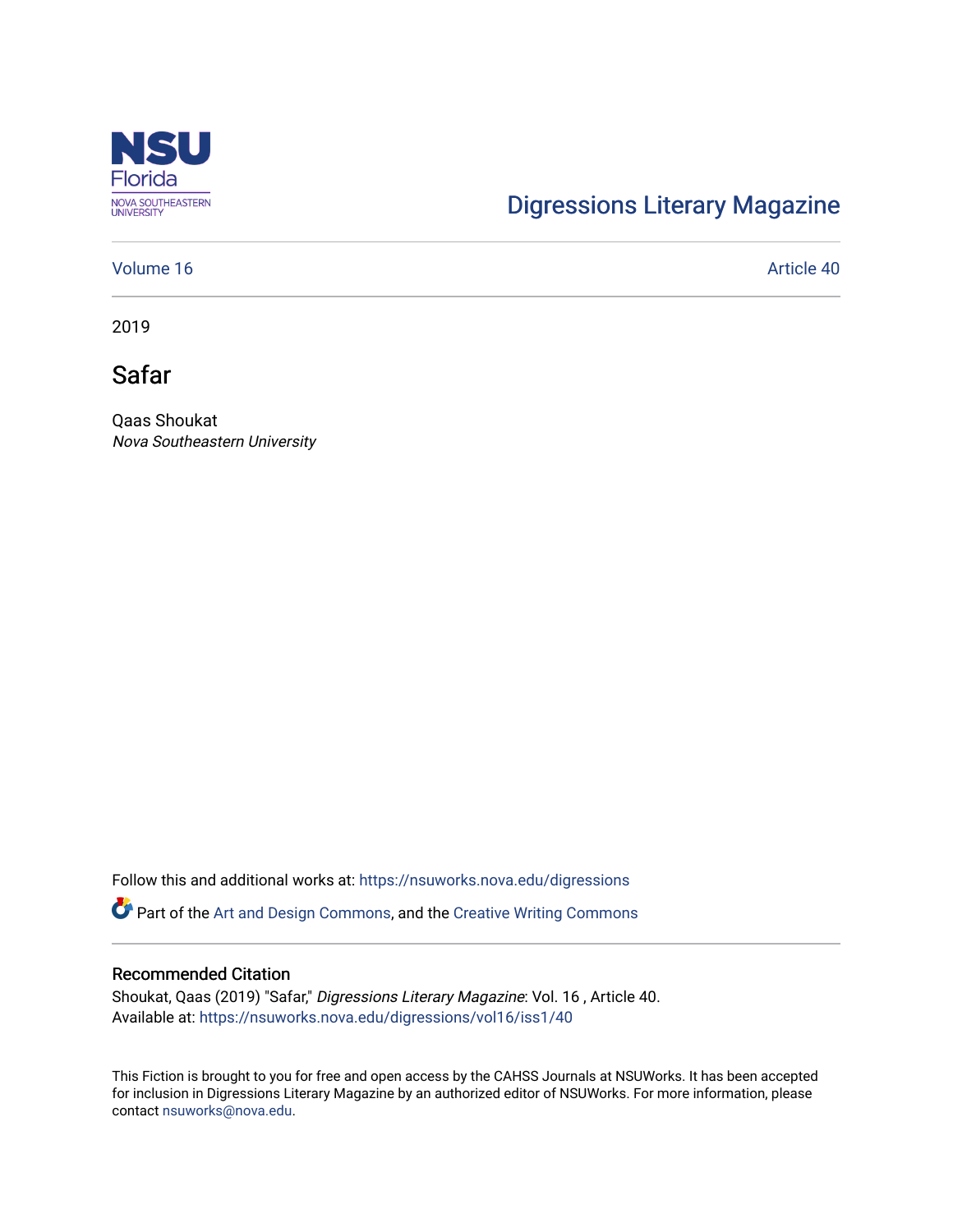## Safar

## Author Bio

Wamika Shoukat is a sophomore majoring in Biology, with interests in political science, writing, and photography. Her writing is most influenced by her experiences growing up in Pakistan, and she tends to explore social issues through the medium of writing."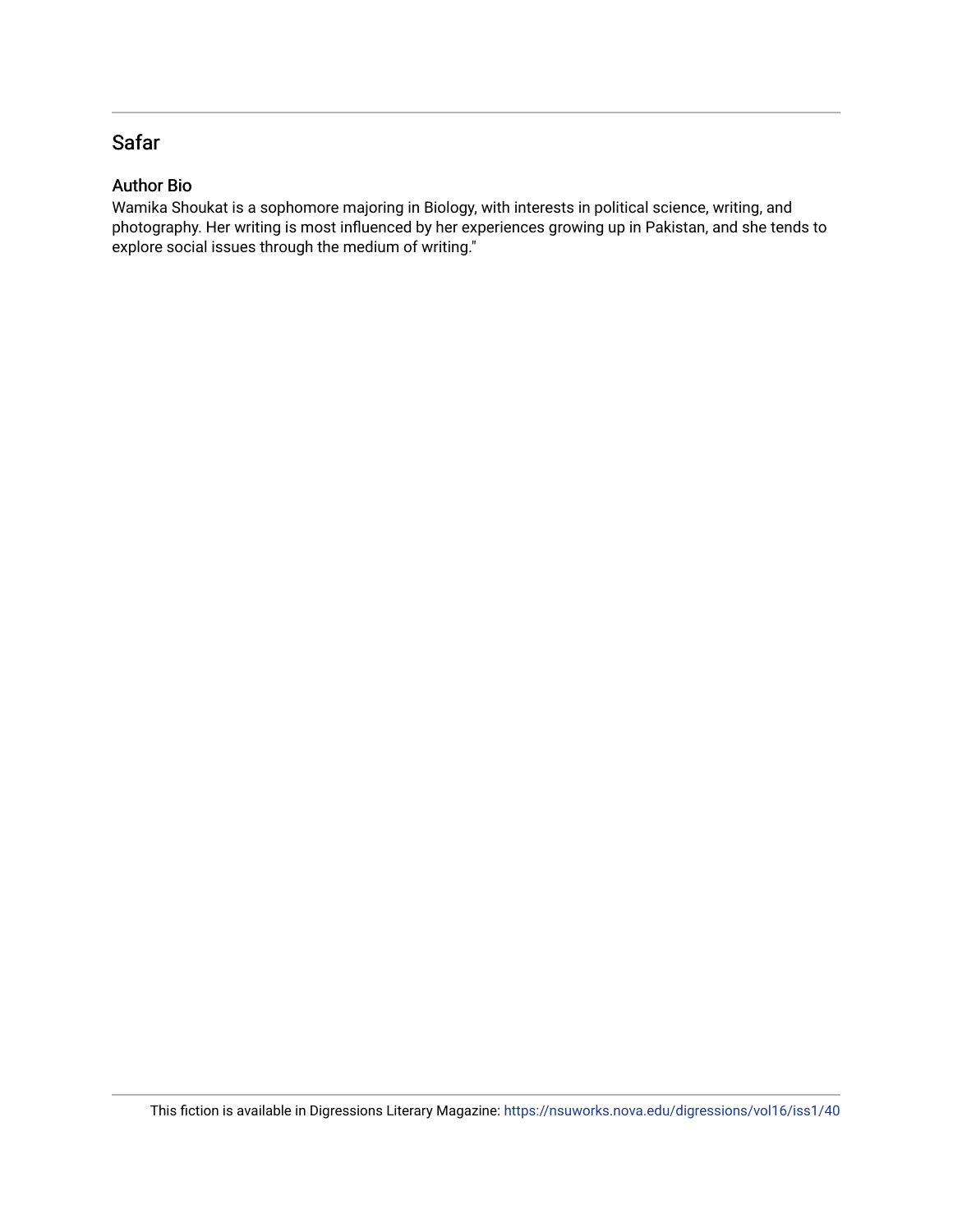# **Safar** Qaas Shoukat

"Ricardo Acosta" "Present" "Stephany Alvarez" "Present" "Amanda Arguelles" "Here" "Toussaint Bastille" "Yeah" "Kevin Brown" "Present"

 She raised her eyebrows and paused as she stared down at the piece of paper in front of her. As she hesitated, a look of confusion, panic, even, slowly spread across her face.

"Well I'm gonna butcher this one. I am so sorry if I mispronounce it."

The young boy at the back of the class with oil-slicked hair, glistening, polished shoes, and an expertly ironed buttoned shirt and pleated trousers, shifted in his seat, already prepared for what would come next.

"Sham. Shams. Shums. Shums-udd-din? Shams-sud-din?"

The boy raised his hand.

"Shams-sud-din? Is that right? Shams-sud-din Butt?"

 A collective chuckle was heard in the classroom. Even the teacher held back a smile as she looked up at the page after re-reading his name. Shamsuddin shifted in his chair once more, slumping down a little to avoid eye contact with the students around him, who of course, stared at him now, having all turned towards him at the sound of his name.

"Shums-uth-deen, miss"

"Oh, I'm so sorry about that, Shums-ud-deen. It'll take me a while before I get used to everyone's name."

 She repeated "Shams-ud-deen" several times under her breath, nodding her head and trying to memorise the name she would undoubtedly forget in a few moments. She moved onto the next name as she continued taking attendance.

 He found the trouble his name gave his teachers quite perplexing. He had heard all day how perfectly some teachers would pronounce "Ngyuen" and "Usnavi" and "Xavier," and was surprised to hear how effortlessly they managed to get "Meghan," "Megan," and "Megyn" all correct.

Some of the older teachers would flow through the list of names like skilled poets, rhythmically moving down the list, adding flavor and texture and character to each name. But for some reason, all of their showmanship ended when they reached his.